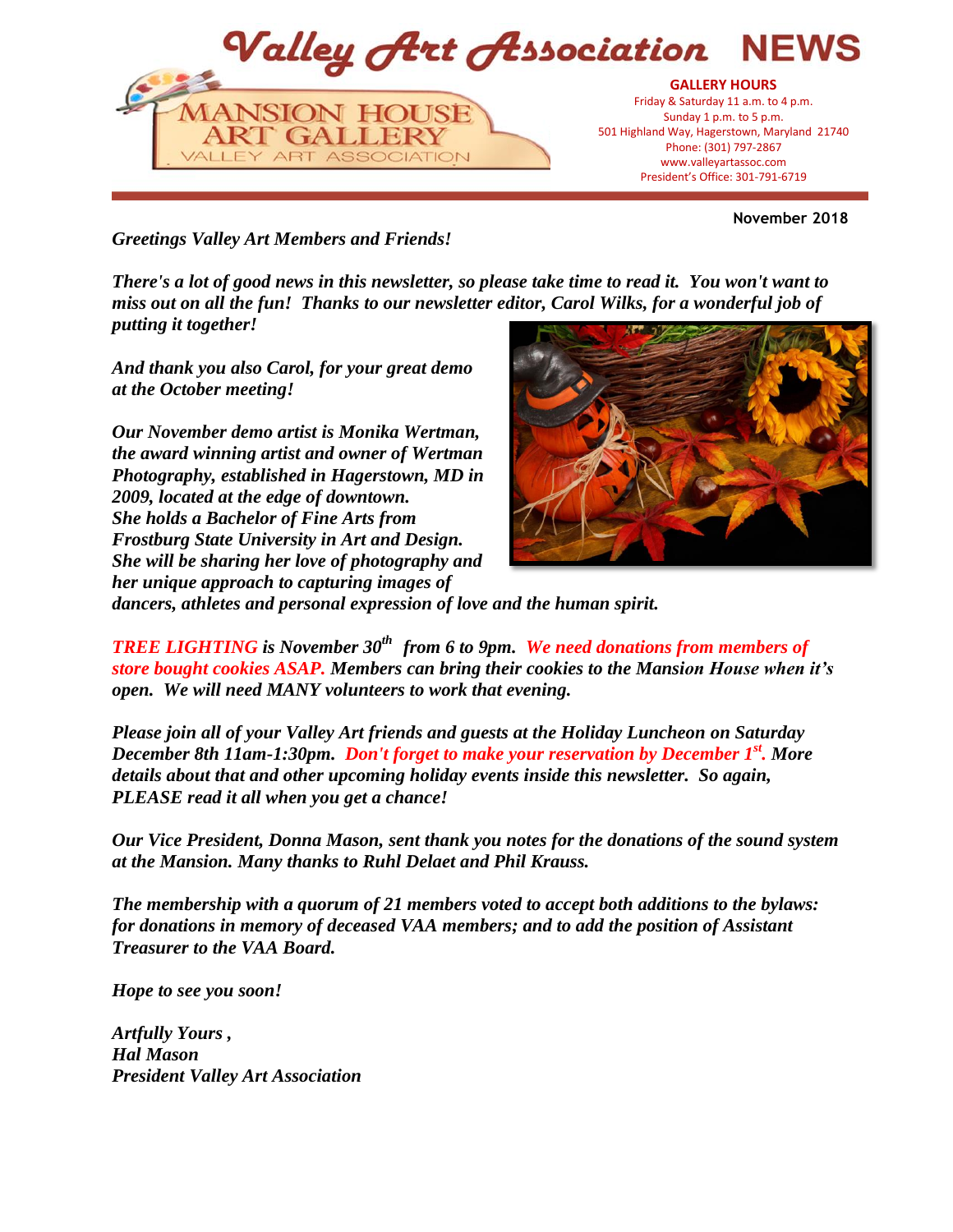### **Membership News**

**Checks for the Holiday Lunch can be made out to Valley Art Association and put in Treasurer's folder by Dec. 1st or mailed to: Treasurer Valley Art Association 501 Highland Way, Hagerstown MD 21740**

**You can also pay with cash or credit card at the Mansion House.**

**Note to everyone who comes to the Mansion House for painting activities, or as sitters. PLEASE turn off both window air conditioners before leaving for the day. Otherwise they WILL turn on automatically if the temperature inside goes up. This causes an enormous energy drain.**

#### **Historian/Archivist**

**We are STILL actively searching for a member to keep track of all VAA significant activity both published and unpublished including the 80th Anniversary celebration and all significant group activity afterward. This would include collection of any published articles and pictures taken of these activities and would be kept in a book such as a scrapbook for historical purposes. If interested, please contact either Hal or Donna Mason. Their contact information is on the back cover of this newsletter.**

#### **New Valley Art Liaison**

**Marjorie Tressler will be taking the position of Valley Art liaison with the Washington County Association of Museums and Historic Sites, a position which was previously held by Lucy Ecker.**

#### **Information about the VAA Membership List**

**A current Membership List is kept on the desk at the Mansion House. It is kept up-to-date by the treasurer and includes information as to whether VAA dues have been received. Membership dues are \$30 for July 1, 2018 through June 30, 2019, If you wish to check the status of your dues or if you have any changes to your contact information, please call the Mansion House during its open hours and the sitter will write the changes on the list. We've been attracting many new members and hope to continue. We encourage all members to invite friends to our monthly meetings even if they don't paint or draw. Art is for EVERYONE!!!! YOU DON'T HAVE TO BE AN "ARTIST" TO JOIN THE VALLEY ART ASSOCIATION! Please check out the list of our activities below!**

**Workshops/Classes Exhibitions Trips and Travel in Art Mansion House Maintenance**

**Membership/Phone Tree Hospital Shows and Publicity Events Planning Library**

**Nominating Program**

**If you have special interests that you wish to pursue, e.g., workshops, trips and travel, publicity for art, there are sign-up lists for various activities on the desk at the Mansion House Art Gallery. Please feel free to stop in at the Mansion House during its open hours to check the lists, add your name, or you may call to ask the sitter for assistance.**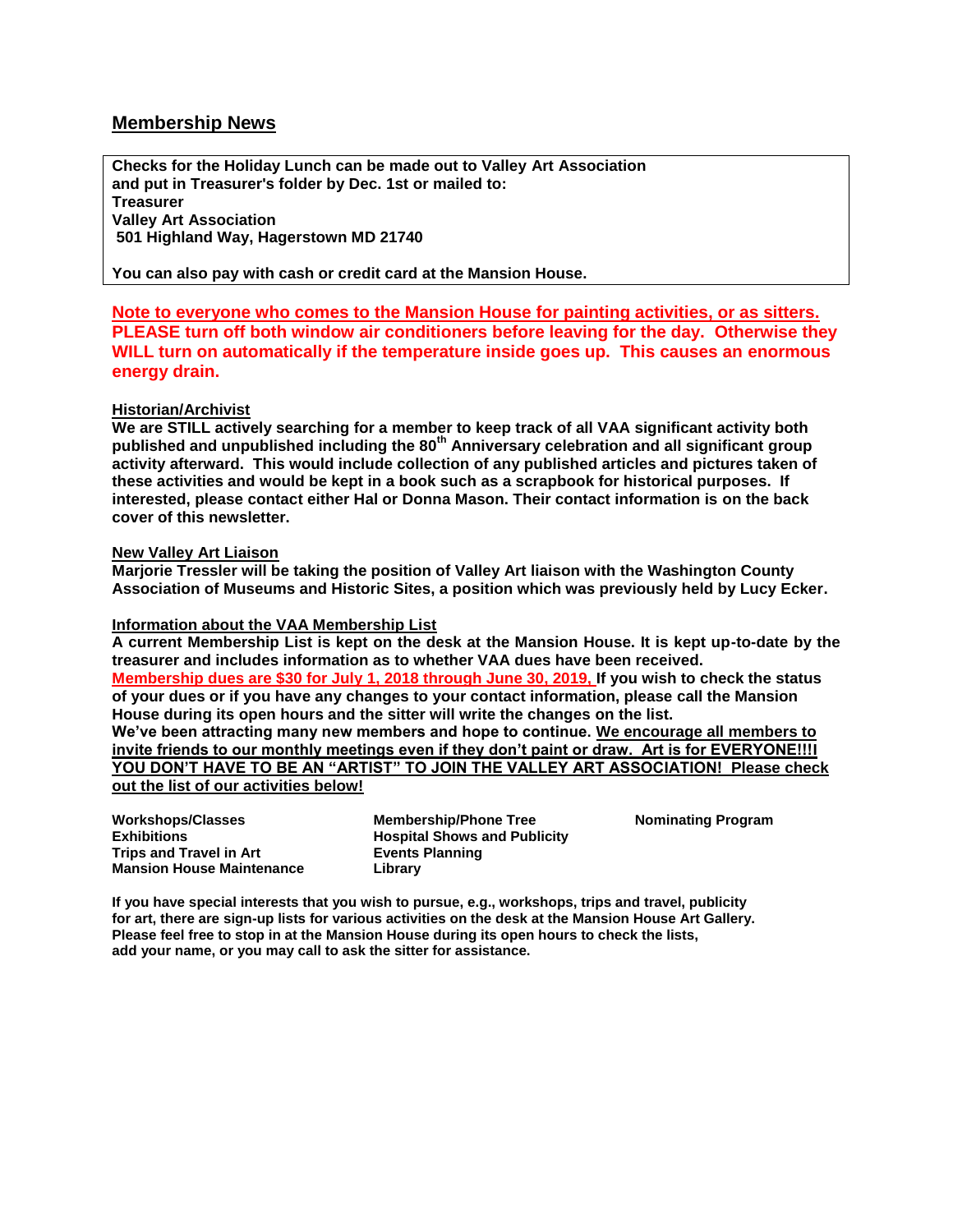#### **Valley Art Association/Mansion House Sales Policy**

**Payment – cash, credit card or personal checks accepted.**

**Identification – you may be requested to present your name, address & phone number and/or asked to present I.D. This information will not be given to 3rd parties, nor used for solicitation purposes. Discounts – are at the sole discretion of the artist.**

**Returns – returns and other transaction adjustments may only be arranged between the artist and purchaser. Your patience is appreciated while your art purchase is recorded and processed by VAA volunteer docent. Thank you for your support. Enjoy!**

# **Show Schedule November North Gallery Show: Gratitude**

**All artwork should be ready to hang with a wire on the back.**

**Paintings can be dropped off the weekend before the show during open hours: 11 to 4 on Friday and Saturday and 1 to 5 on Sunday. Drop/off pick up on Tuesday morning before the show opens. The new** 

**show will be hung from 10 AM to 12 Noon and anyone willing to help will be welcomed with open arms.**

# **\*All (and Solo) Member Shows**

# **2018**

| <b>Month</b>    | <b>Title/Exhibitor</b> | <b>Drop Off Dates</b> | Openina     | <b>Closing</b> | <b>Pick Up Date</b> |
|-----------------|------------------------|-----------------------|-------------|----------------|---------------------|
| November        | Gratitude*             | October 26-28         | November 2  | November 25    | November 27         |
| <b>December</b> | <b>Illuminations*</b>  | November 23-25        | November 30 | December 30    | January 1,<br>2019  |

| ZU19             |                                                                |                                  |                   |               |                |
|------------------|----------------------------------------------------------------|----------------------------------|-------------------|---------------|----------------|
| January          | Home is Where<br>the Heart Is*                                 | December 28-30                   | January 4         | January 27    | <b>Jan 29</b>  |
| <b>February</b>  | <b>Recipe for</b><br>Romance*                                  | January 26-28                    | <b>February 1</b> | February 24   | February 26    |
| <b>March</b>     | Cumberland*                                                    | February 22-24                   | March 1           | March 31      | <b>April 2</b> |
| <b>April</b>     | <b>Marguerite Cyr</b>                                          | <b>March 29-31</b>               | April 5           | April 28      | April 30       |
| May              | <b>Janie Moltrup</b>                                           | <b>April 26-28</b>               | May 3             | <b>May 26</b> | <b>May 28</b>  |
| June/July        | <b>Here Comes the</b><br>Sun and<br><b>Miniatures</b><br>Show* | May 24-26                        | <b>May 31</b>     | June 30       | July 2         |
| <b>August</b>    | <b>Lily Ramos</b>                                              | <b>July 26-28</b>                | <b>August 2</b>   | September 1   | September 3    |
| <b>September</b> | Make Me Laugh*                                                 | <b>August 30-</b><br>September 1 | September 6       | September 29  | October 1      |
| <b>October</b>   | <b>Abstract Show*</b>                                          | September 27-29                  | October 4         | October 27    | October 29     |
| <b>November</b>  | <b>Dragons, Fairies</b><br>and Fantasies*                      | October 25-27                    | November 1        | December 1    | December 3     |
| <b>December</b>  | <b>Winter Nights;</b><br><b>Winter Lights*</b>                 | November 29-<br>December 1       | December 6        | December 29   | December31     |

#### **2019**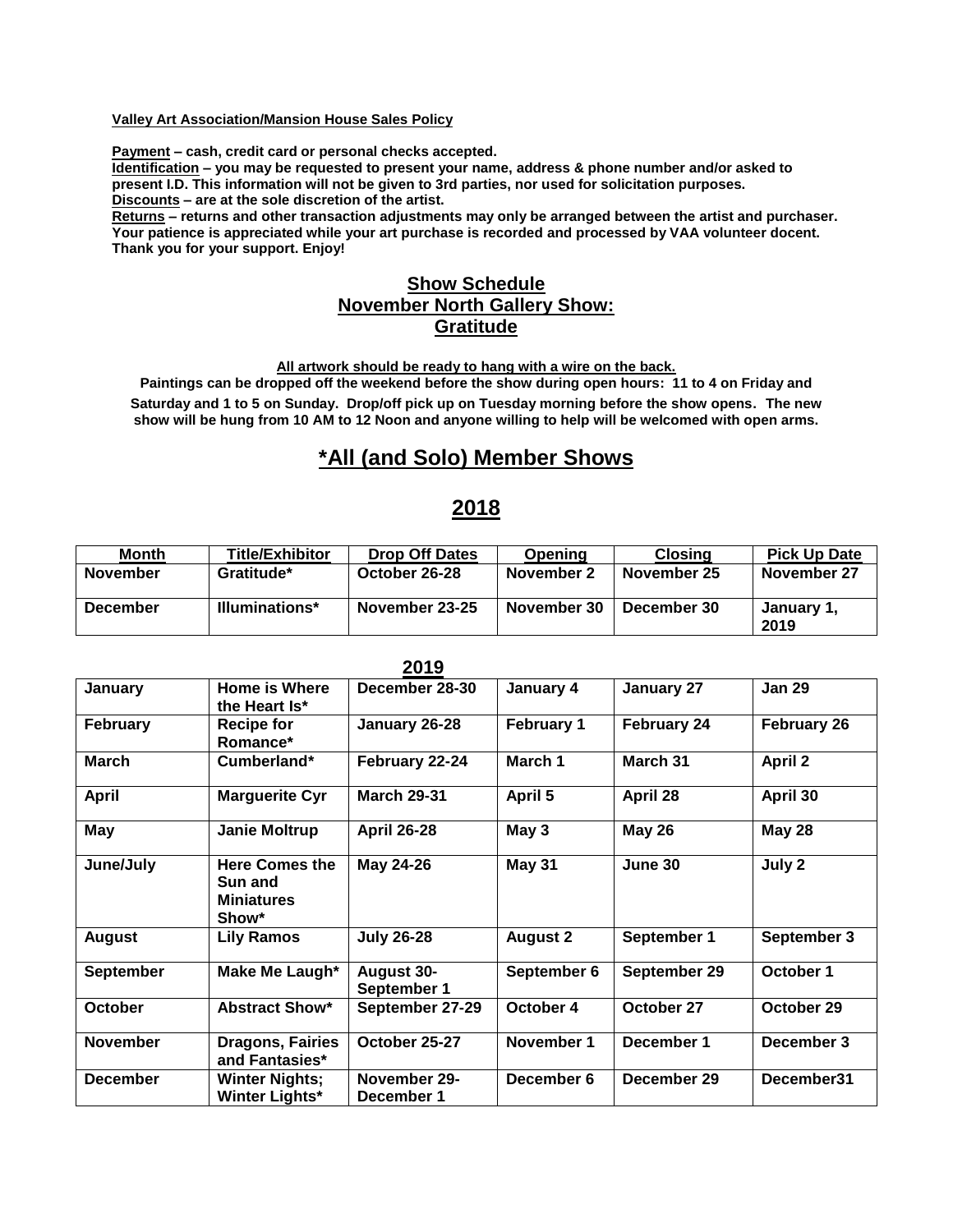# **Valley Art Association 2018-2019 Meeting Schedule**

| 11/28/18 | 7pm         | <b>Business</b><br><b>Meeting and</b><br><b>Snacks</b>        | 7:30pm Demo by<br><b>Monika Wertman</b>                                                                                                                         | Demo on her<br>photography,<br>process, etc Will<br>show some of her<br>work.                                                                                                                                                 |
|----------|-------------|---------------------------------------------------------------|-----------------------------------------------------------------------------------------------------------------------------------------------------------------|-------------------------------------------------------------------------------------------------------------------------------------------------------------------------------------------------------------------------------|
| 11/30/18 | 6 to 9pm    | <b>Tree Lighting</b>                                          |                                                                                                                                                                 |                                                                                                                                                                                                                               |
| 12/8/18  | <b>Noon</b> | <b>Holiday Lunch</b>                                          | <b>Fireside</b><br><b>Restaurant</b><br><b>Holiday Lunch</b><br>time is 11am-<br>1:30 <sub>pm</sub><br><b>Reservations due</b><br>by December 1 <sup>st</sup> . | $10.50 + tax + tip =$<br>\$13.13 per person<br>for the Hot<br>luncheon: chicken<br>marsala, potatoes<br>au gratin and mixed<br>vegetables plus<br>soup and salad bar,<br>non-alcoholic<br>beverages and<br>assorted desserts. |
| 12/30/18 |             | <b>Christmas Craft</b><br><b>Market Closes</b>                |                                                                                                                                                                 |                                                                                                                                                                                                                               |
| 1/23/19  | 7pm         | <b>Member</b><br>Show-cial (which<br>means "get<br>together") |                                                                                                                                                                 | <b>Members please</b><br>bring a painting of<br>your own plus<br>finger food to share                                                                                                                                         |
| 2/27/19  | 7pm         | <b>Business</b><br><b>Meeting and</b><br><b>Snacks</b>        | 7:30pm Demo by<br><b>Ziggy</b><br><b>Wolodkewitsch</b>                                                                                                          | Ziggy will give a talk<br>on color as it<br>pertains to painting                                                                                                                                                              |
| 3/27/19  | 7pm         | <b>Business</b><br><b>Meeting and</b><br><b>Snacks</b>        | <b>TBD</b>                                                                                                                                                      |                                                                                                                                                                                                                               |
| 4/24/18  | 7pm         | <b>Business</b><br><b>Meeting and</b><br><b>Snacks</b>        | <b>TBD</b>                                                                                                                                                      |                                                                                                                                                                                                                               |
| 5/22/19  | 7pm         | <b>Business</b><br><b>Meeting and</b><br><b>Snacks</b>        | 7:30pm Demo by<br><b>Lynn Ferris</b>                                                                                                                            |                                                                                                                                                                                                                               |
| 6/26/19  | 7pm         | <b>Annual Picnic</b>                                          |                                                                                                                                                                 | <b>Fried chicken</b><br>/drinks members<br>bring side dishes                                                                                                                                                                  |

#### **Artist Bios**

**We are asking all of our members to update (or create) their resumes for our Artist Book. Carol Gwin will be the contact person for this. Please send your updated or new resume to Carol at howiegwin@verizon.net or mail it to her at the following address:**

**Carol Gwin 1271 Fairchild Ave. Hagerstown, MD 21742**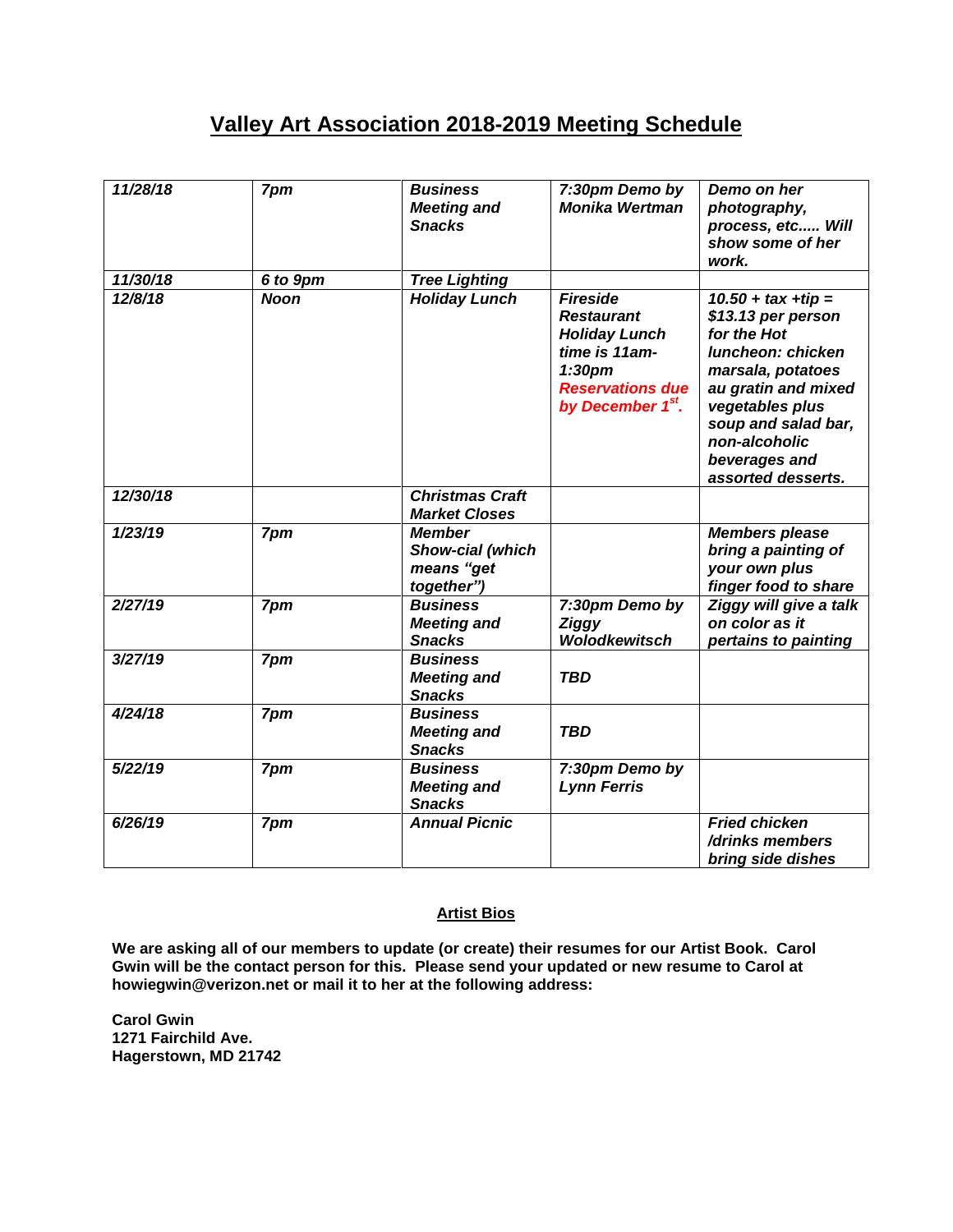#### **Future Events:**

#### **Mark your calendar!!!**

**Artisan Connection with Marjorie Tressler**

**Monday Nov 12,--6:30-8:30pm will be meeting at Gallery 35 East Waynesboro PA, with Sandi Provinelle and her art and poetry.**

**David Buckley Good Painting Workshop - November 5th - 9th (Mon - Fri) The Waynesboro Studio Art Club is having a week-long painting workshop with David Buckley Good, teacher at Schuler School of Fine Art. Fee is \$165.00. Make checks payable to WSAC Workshop and mail to Virginia Hair, 11613 Country Club Road, Waynesboro, PA 17268. For more information, contact Virginia at 717-762-3677. The workshop begins approx. 8:30 AM daily at the Lutheran Church, 43 South Church Street in Waynesboro.**

#### **Michael Davis Workshop**

**On April 25, 2019, we will have a one-day workshop with Michael Davis. We expect this to be a portrait workshop with live model. A waiting list will be started if necessary. To register for the workshop, and for further details, please contact Elaine Wolfe at ecwolfe@frontier.com or 304-754-5116.**

#### **Acrylic Glazing Workshop**

**An acrylic glazing workshop with David Bottini will be scheduled for the spring of 2019.** 

**A date and details for registration will be published by the end of this year.**

#### **Hans Guerin**

**We anticipate another workshop with Hans Guerin in 2019. We expect that the location of the workshop will be at the Washington County Museum of Fine Arts, rather than at the Mansion House Art Gallery. We will keep you posted!**

#### **Painting Groups at the Mansion House**

**Monday: Call Gretchen Starliper 240-217-4554 Time is 10am-2 ish Tuesday: 10am to 3 ish Call Donna Mason 301-791-6719**

#### **Wednesday Art Group**

**This takes place every Wednesday from 10am to 2pm. Bring your lunch and paints, any medium. For more information call Audrey Mentzer at 301-739-8112 or Ruth Peyton at 301-223-8688.**

#### **Oil and Acrylic Art Classes with Marjorie Tressler**

**The Wednesday classes at the Mansion House are still the 1st and 3rd Wednesdays 6:30-9pm. All classes are for the novice to advance painters who want to study oil or acrylic plus drawing. \$65.00 for 6 classes and are continuous. Contact Marjorie at marjorietressler@comcast.net, or 717-762-6791.**

#### **Figure-drawing at the Mansion House**

**Fall/winter schedule - 10:00 am to 1:00 pm on Thursdays.**

**Top professional Wayne Bladen is our regular model and an excellent professional female model, Melissa Bean. No instruction. Any medium. Gesture and 20 minute poses with occasional long pose. Only cost is shared model fees. Please confirm if possible with Elaine Wolfe via email ecwolfe@frontier.com or call prior to Thursday morning at 304-754-5116.**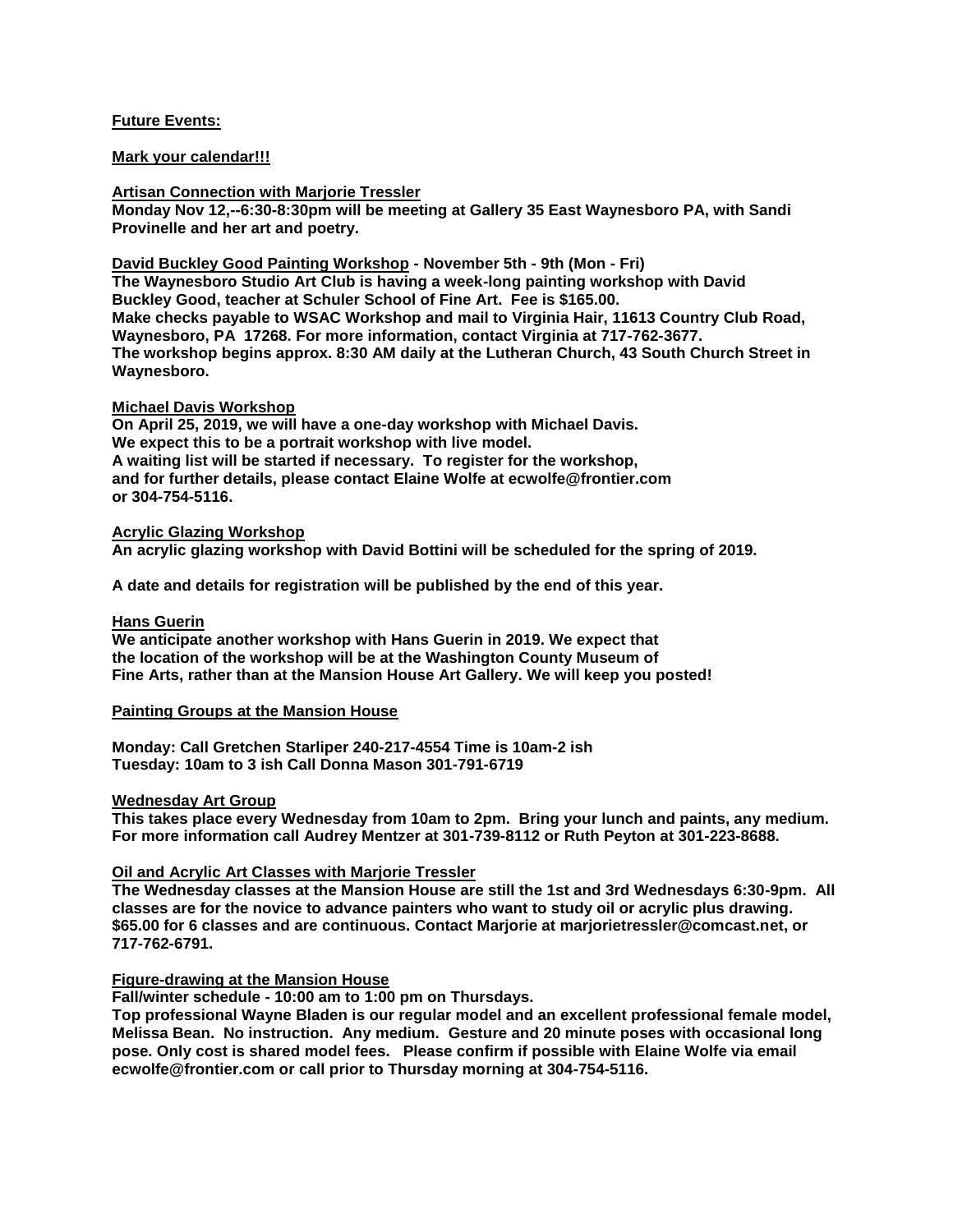#### **Interest in Portrait Sessions at the Mansion House**

**Is anyone interested in organizing and managing portrait sessions? Assistance can be provided for contacts with potential models. Please contact Elaine Wolfe via email ecwolfe@frontier.com or call 304-754-5116.**

#### **MEMBERS OUTSIDE ACTIVITIES**

**The following section of this newsletter includes activities that our busy members are involved in. Please pay special attention to this section and hopefully you will be able to attend or take part in some of these events.**

**VAA member Sherry Kemp won the Vintage Art Contest at the Great Frederick Fair, for the second year in a row! She sends her thanks and appreciation to everyone who voted for her entry!**

**VAA member Elisabet Stacy-Hurley was invited to participate in a group show of Iceland themed works at the Ice House in Berkeley Springs, WV. Gallery Hours: Thursday thru Sunday, 11 AM-5 PM. Exhibit on display through November 4, 2018**

#### **Changes to Oil and Acrylic Art Classes with Marjorie Tressler**

**MarjorieTressler has a new location for her Waynesboro classes. They are now being held at Gallery 35 East, 35 East Main St. Please note the new hours are Mondays, 9am-12 and 1pm-4pm. Contact Marjorie at marjorietressler@comcast.net, or 717-762-6791.**

#### **Destination Arts, Waynesboro 42 West Arts Gallery**

**Donna Bingaman Oil Painting and Acrylic Classes every Wednesday from 12 - 3pm. All skill levels 42 W. Main St. Waynesboro Pa. \$15 per class. Focus on drawing, tonal values and color in your art work. Easels, tables and chairs are available. Bring in a photo of your choosing. For more information contact: Donna Bingaman 717- 762- 8394 or artsyfolks@embarqmail.com**

**Now accepting 3D artists, sculptures, and fine art crafters. Free to the public every Saturday, art demonstrations oil or watercolor painting, pottery, gourd demos, weaving, sculpting. Wednesdays, Denny Bingaman will be giving free demonstrations. Hours are Wednesday 12:00 to 3:00, Thursday 1:00 to 4:00, Friday 5:00 to 8:00, Sat. 1:00 to 6:00, and Sun. 1:00 to 4:00. Music, Wine and Refreshments are offered every Friday night from 5:30 to 8:00. To join, call Denny and Donna Bingaman 762-8394 or artsyfolks@embarqmail.com.** 

**Get your passport ticket stamped at every venue and be eligible to win a variety of prizes! Bring your stamped passport to the Washington County Arts Council when completed visits at all venues. Tickets sold at The Maryland Theatre box office and all venues are within walking distance of City Center. Copy this link:**

**contact@artsalliancegw.org via artsalliancegw.ccsend.com**